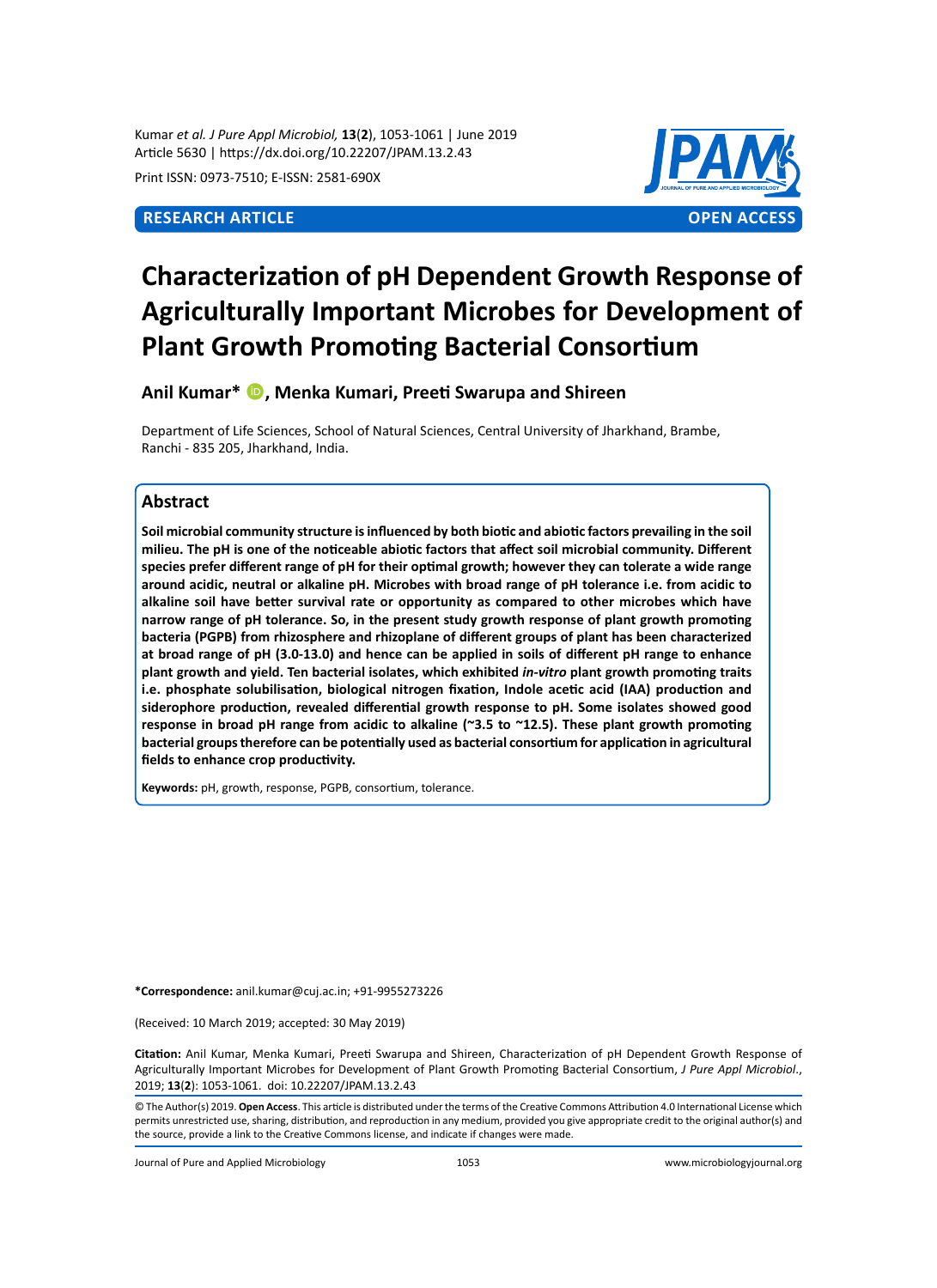# **INTRODUCTION**

India has wide range features including climate, vegetation types and landforms and variety of soil forms. Soil is an important part of terrestrial ecosystem which holds various life forms and is influenced by both biotic (animals, plants, fungi, and bacteria) and abiotic (moisture, aeration, gases, minerals, organic/inorganic compounds, salinity, temperature and  $pH$ ) factors<sup>1</sup>. Among the various categories of abiotic factors, soil pH affects physical, chemical and biological properties of soil. Acidic soil has pH less than 7 where as basic or alkaline soil has pH greater than 72 . Various categories of soil with particular pH range are found on Earth such as alluvial soil whose pH ranges from 6.5- 8.4, red soil having pH range below 5.5- 7.5, black soil which has pH range from 6.5- 8.4, laterite soil has pH below 5.5, mountain soil which has pH range from 5.0-6.5 and desert soil having pH range from 7.6-8.4<sup>1</sup>. Soil provides growth medium and habitat for diverse group of flora and fauna such as plants, bacteria, fungi, actinomycetes, algae, small animals etc $3,4$ . These soil microflora are predominantly responsible for nutrient availability and recycling, decomposition of organic matter and regeneration of minerals, pesticide degradation and plant productivity $3.5$ . Amongst soil microbial community, bacterial population predominates as compared to other microbial groups and hence plays key role in influencing soil bionetwork. There exists a special group of bacterial population called plant growth promoting bacteria (PGPB) which are mostly found as: free living in soil, rhizospheric, rhizoplanic, phylospheric, endophytic or ectophytic and has a special task of stimulating plant growth by various mechanisms such as helping plants in uptake of inaccessible nutrient (nitrogen, phosphorus, iron) from the environment, production of phytohormones (Auxin, Gibberellic acid etc), deterring phytopathogens, inducing systemic resistance in plants etc<sup>6</sup>. Soil pH is one of the most influential factors affecting microbial community in soil<sup>7,8</sup>. Bacteria mostly prefer near neutral pH value i.e. 6.5-7.0 and are sensitive to change in pH because, their proteins and enzymes changes their conformation and converts into dysfunctional form. Hence extreme changes in soil pH will alter the bacterial composition including PGPB ultimately leading to poor soil quality and

deterioration of plant growth. Development of bioinoculants as plant biostimulants is emerging tool to replace traditional use of chemical fertilizers and pesticides<sup>9</sup>. However, success of these bioinoculants may be affected by the various factors at the place of their application such as temperature, pH, toxic contaminants etc. So, evaluation of these factors on individual PGPR or a consortium is inevitable.

Taking this standpoint in mind, the present study has explored the PGPB isolates which can tolerate different range of pH stress so that they possess broad range of applicability in various types of soil of different pH.

### **MATERIALS AND METHODS**

# **Sample collection and isolation of bacterial cultures**

Sample collection and isolation of bacteria were performed as reported earlier<sup>10</sup>. Standing plants of tomato, rice, eggplant, arhar and pea growing in fields in two different locations were aseptically collected from agricultural fields of Brambe and Mandar, Ranchi, Jharkhand, India. Plants were collected separately in sterilized polythene bags and brought immediately to laboratory for sample processing and isolation of bacteria. Bacteria were isolated and purified in LB agar (HiMedia Laboratories Pvt. Ltd, India) media using standard pure culture techniques such as serial dilution, spread plate and streak plate $11$ . Bacteria were assigned isolates name with an initial alphabet of source plant followed by Arabic numeral on the basis of colony, form, margin, colour, size, opacity, elevation and texture. PGPR isolates kept in our lab, Dept. of Life Science, CUJ, were also used in this current study.

# **Morphological and biochemical characterization of bacterial isolates**

The morphological and biochemical characterization of all the bacterial isolates were done by Gram staining, bacterial motility test, catalase test, citrate utilization test and Methyl Red- Voges Proskauer (MR-VP) test and nitrate reduction test $12$ .

# *In-vitro* **screening of plant growth promoting characters**

Four different plant growth promoting traits were selected in this study i.e. nitrogen fixation, phosphate mobilization, indole acetic acid

Journal of Pure and Applied Microbiology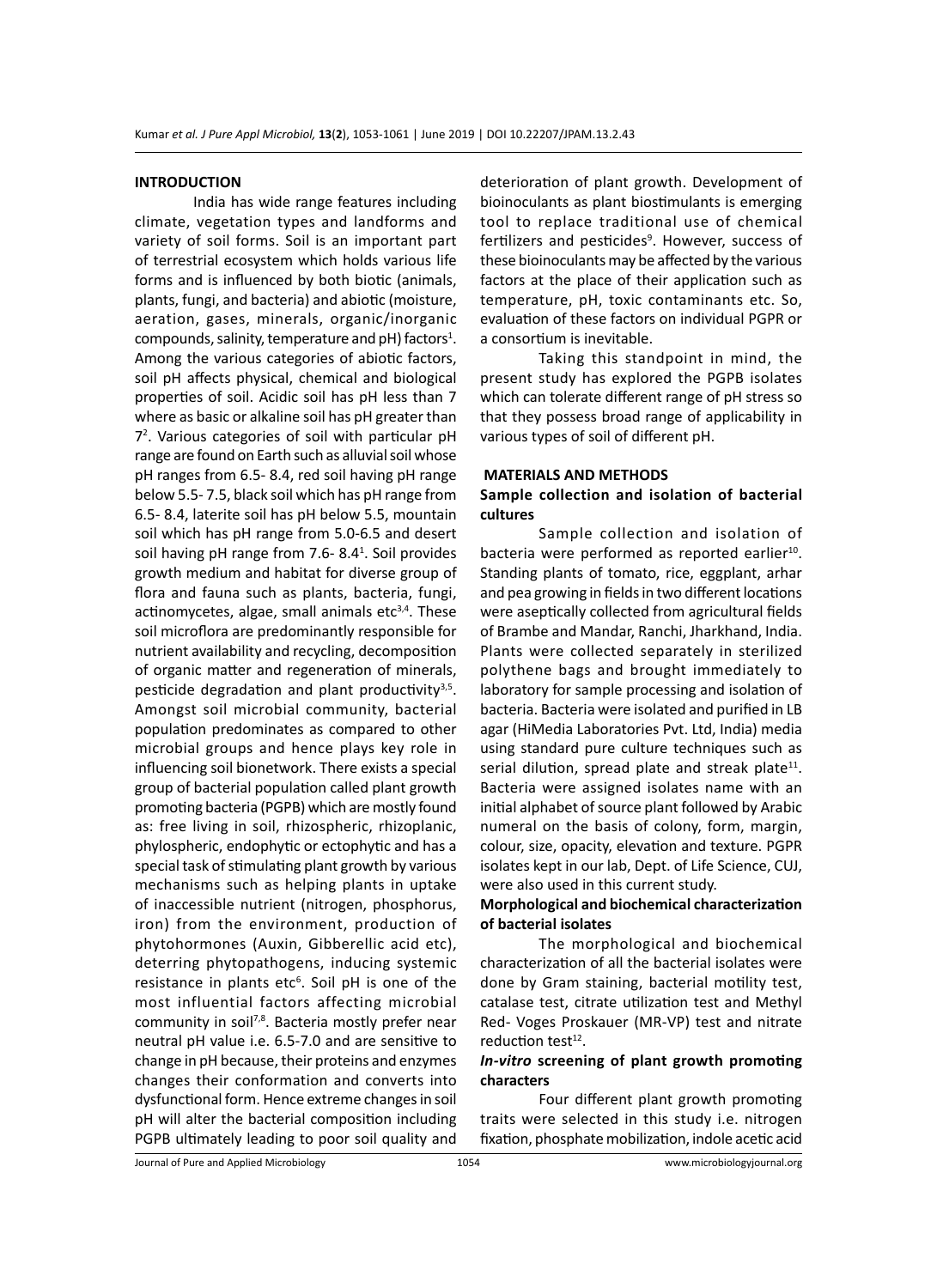production and siderophore production. *In-vitro* screening of plant growth promoting characters of isolated bacteria were done as per the method of Swarupa and Kumar<sup>10</sup>.

# **Nitrogen fixation test**

Nitrogen fixation by bacteria was done as per the method adopted from Swarupa and Kumar<sup>10</sup>; Boddey and Dobereiner<sup>13</sup>.

# **Phosphate solubilisation**

Phosphate solubilisation character was done as per the method of Swarupa and Kumar $^{10}$ ; Pikovskaya<sup>14</sup>.

### **Indole acetic acid production**

Production of indole acetic acid (IAA) by bacteria was tested by method adopted from Swarupa and Kumar<sup>10</sup>; Gordon and Weber<sup>15</sup>.

# **Siderophore assay**

Siderophore production by bacteria was done on CAS (Chrome Azurol S) agar plate as per the method of Swarupa and Kumar<sup>10</sup>; Schwyne and Neilands<sup>16</sup>.

# **Growth response of bacterial isolates at different pH**

LB broth was prepared in buffers of different pH ranges (Table 1). Bacterial isolates were inoculated in 10 ml LB broth and incubated overnight at 37°C with shaking at 170 rpm. 1 ml of overnight grown bacterial cultures were taken in Eppendorf tubes and centrifuged at 10,000 rpm for 5 minutes at room temperature. Pellet was washed twice and suspended in sterile LB broth prepared in buffers of different pH and maintaining O.D. 1 at  $\lambda_{600 \text{ nm}}$ . Then 200 µl of cultures were inoculated in 20 ml LB broth prepared in respective buffers of different pH and incubated for 24 hours at 37°C with shaking at 170 rpm. Optical density (O.D. at  $\lambda_{600 \text{ nm}}$ ) of the bacterial cultures was recorded against respective media without inoculation. A graph of bacterial growth response (O.D.) at different pH graph was plotted in Microsoft Excel 2010.

# **RESULTS**

Total thirty three isolates were purified from rhizoplane and rhizosphere of rice, tomato, eggplant, okra, arhar and pea plant. Respective source of isolates is given in table 2.

The isolates showed different activity with respect to plant growth promoting microbial activities such as phosphate mobilization, biological nitrogen fixation (BNF), siderophore production and IAA production (Table 3). All the isolates, except E-1, E-5 and T-3, showed either or combination of selected plant growth promoting characteristics. Ten isolates i.e. E-2, T-2, T-1, O-2, R-1, MA-4, MA-5, MA-6, MA-9 and RP-9 were revealed all the four activities of plant growth promotion i.e. BNF, phosphate mobilization, IAA production and siderophore production. All the isolates were found growing at the top of semisolid media except isolate T-4, MA8 and MA9 which moved 5 mm, 4 mm, 2 mm deep into column of semisolid growth medium respectively and grew in the form of pellicle.

Ten bacterial isolates T-1, T-2, O-2, E-2, R-1, MA-4, MA-5, MA-6, MA-9 and RP-9 were subjected to growth response at different pH. Almost no growth of any tested bacterial isolates was seen at pH 3 (Fig. 1 and Table 4). Growth ensued rapidly at: pH 3.5 by isolates T-1, T-2, E-2 and MA-5, at pH 5.5 by isolates MA-4 and MA-9, and pH 7 by isolates O-2, R-1, MA-6 and RP-9.

|  | Table 1. Buffer system for different pH range <sup>17</sup> |  |  |
|--|-------------------------------------------------------------|--|--|
|--|-------------------------------------------------------------|--|--|

| рH           | <b>Buffers</b>                                                                                                                             |
|--------------|--------------------------------------------------------------------------------------------------------------------------------------------|
| $3.0 - 6.0$  | Citrate buffer-Citric acid monohydrate ( $C_cH_sO_7$ .H <sub>2</sub> O) and trisodium citrate dihydrate<br>$C_{c}H_{c}O_{7}Na_{3}.2H_{2}O$ |
| 6.5          | Phosphate hydroxide buffer- potassium dihydrogen phosphate (KH, PO,) and sodium<br>hydroxide (NaOH)                                        |
| $7.0 - 9.0$  | Tris- HCl buffer- Tris $(C_A H_{11} NO_3)$ and Hydrochloric acid (HCl)                                                                     |
| $9.5 - 11.0$ | Carbonate-hydroxide buffer- Sodium bicarbonate (NaHCO <sub>2</sub> ) and sodium hydroxide (NaOH)                                           |
| 11.5-12.0    | Phosphate-hydroxide buffer-Disodium hydrogen phosphate (Na, HPO,) and sodium<br>hydroxide (NaOH)                                           |
| 12.5-13.0    | Chloride-hydroxide buffer- Potassium chloride (KCl) and sodium hydroxide (NaOH)                                                            |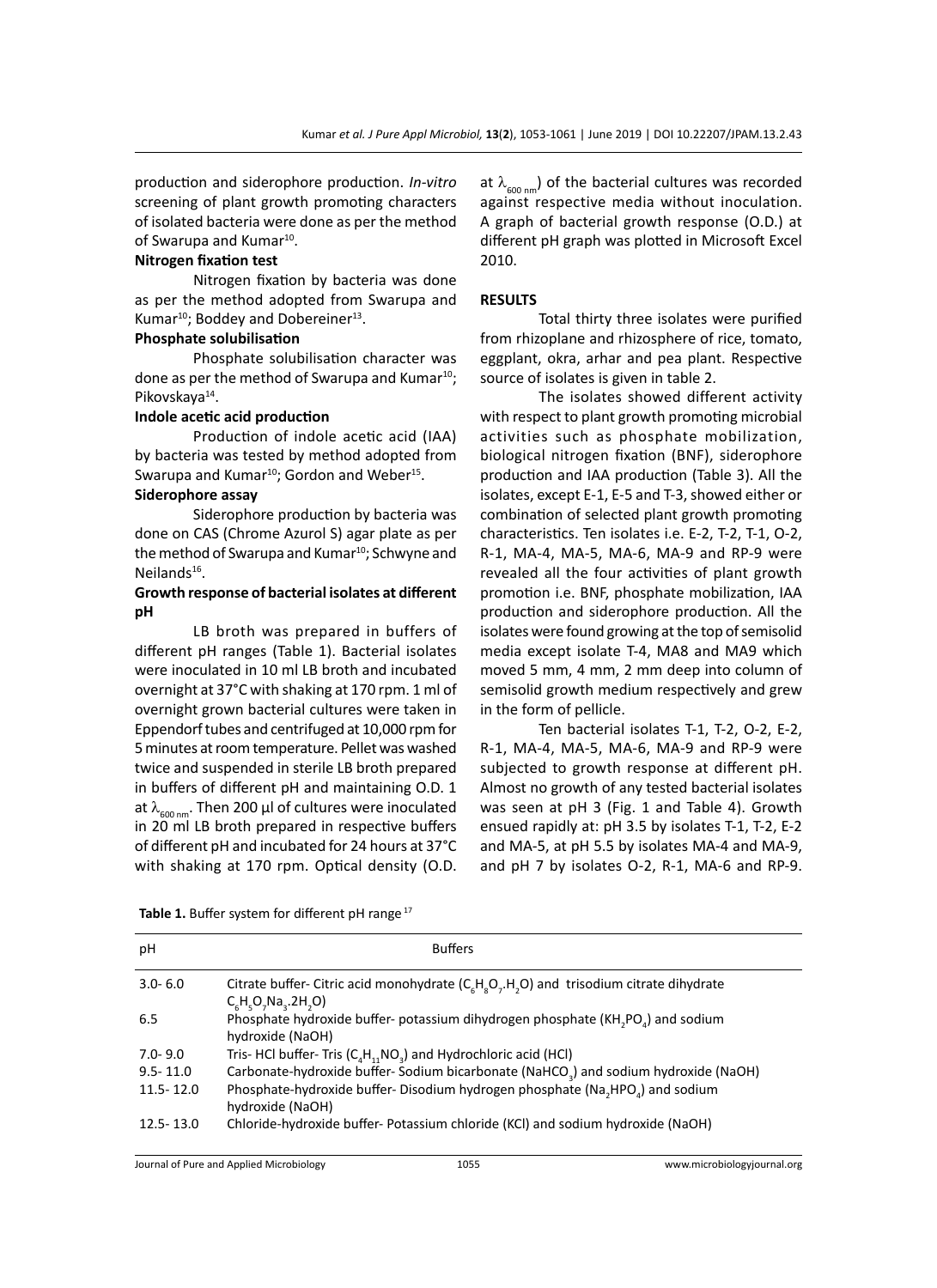Isolates O-2 and RP-9 exhibited narrow pH range 7-9.5 (2.5, neutral –very strongly alkaline) for its growth, whereas others revealed moderate to broad pH range 3.5-10 (6.5, Extremely acid-Very strongly alkaline), 3.5-11 (7.5, Extremely acid-Very strongly alkaline), 4-12.5 (8.5, Extremely acid-Very strongly alkaline), 5.5-9 (3.5, Strongly acid-Strongly alkaline), 6-11.5 (5.5, Moderately acid-Very strongly alkaline), 7-12.5 (5.5, Neutral-Very strongly alkaline) for their average (50% of highest growth O.D.) growth (Fig. 2 and Table 5)<sup>18</sup>.

|  | <b>Table 2.</b> General information about sources of bacterial isolates |
|--|-------------------------------------------------------------------------|
|--|-------------------------------------------------------------------------|

| S.No.         | Plant/variety                                         | Date of<br>Collection | Place/Location <sup>#</sup>                                                      | <b>Bacteria</b><br>Isolated                                 |
|---------------|-------------------------------------------------------|-----------------------|----------------------------------------------------------------------------------|-------------------------------------------------------------|
| $\mathbf{1}$  | Nursery rice (Oryza<br>sativa variety- Arize<br>6444) | 05/08/2014            | Mandar, Ranchi, Jharkhand<br>23° 27' 31.31"N<br>85° 5' 31.793"E                  | R-1, R-2                                                    |
| $\mathcal{P}$ | Tomato (Solanum<br>lycopersicum variety-              | 08/10/2014            | Brambe, Ranchi, Jharkhand                                                        | T-1, T-2, T-3, T-4,<br>T-5                                  |
|               | Sangita)                                              |                       | 23° 26' 32.9568"N 85° 8'<br>58.5996"E                                            |                                                             |
| 3             | *Okra (Abelmoschus<br>esculentus)                     | 25/08/2015            | Brambe, Ranchi, Jharkhand,<br>23° 25' 45.462" N<br>85° 9' 2.0412" E              | $0-1, 0-2, 0-3$                                             |
| 5             | Eggplant (Solanum<br>melongena)                       | 8/12/2015             | Brambe, Ranchi Jharkhand<br>23° 26' 35.4048" N 85° 8'<br>57.3396" E              | E-1, E-2, E-3, E-4,<br>$E-5$                                |
| 6             | Arhar (Cajanus cajan)                                 | 30/12/2015            | Brambe, Ranchi Jharkhand<br>23° 26' 37.249" N<br>85° 8' 56.528" E                | MA-1, MA-2, MA-3,<br>MA-4, MA-5, MA-<br>6, MA-7, MA-8, MA-9 |
| 7             | Pea (Pisum sativum)                                   | 18/12/2015            | CUJ Brambe field,<br>Ranchi, Jharkhand<br>23° 26' 37.536" N<br>85° 8' 56.5404" E | RP-1, RP-2, RP-3,<br>RP-4, RP-5, RP-6,<br>RP-7, RP-8, RP-9  |

# GPS coordinates (degree, minutes and seconds) were determined by using an android GPS app (My Location, 12.0.1), \* isolates already reported by Swarupa and Kumar<sup>10</sup>.



**Fig. 1.** Growth of A. T-2 isolate and B. MA-4 isolate on LB broth prepared in buffers of different pH range (3.0-13.0)

Journal of Pure and Applied Microbiology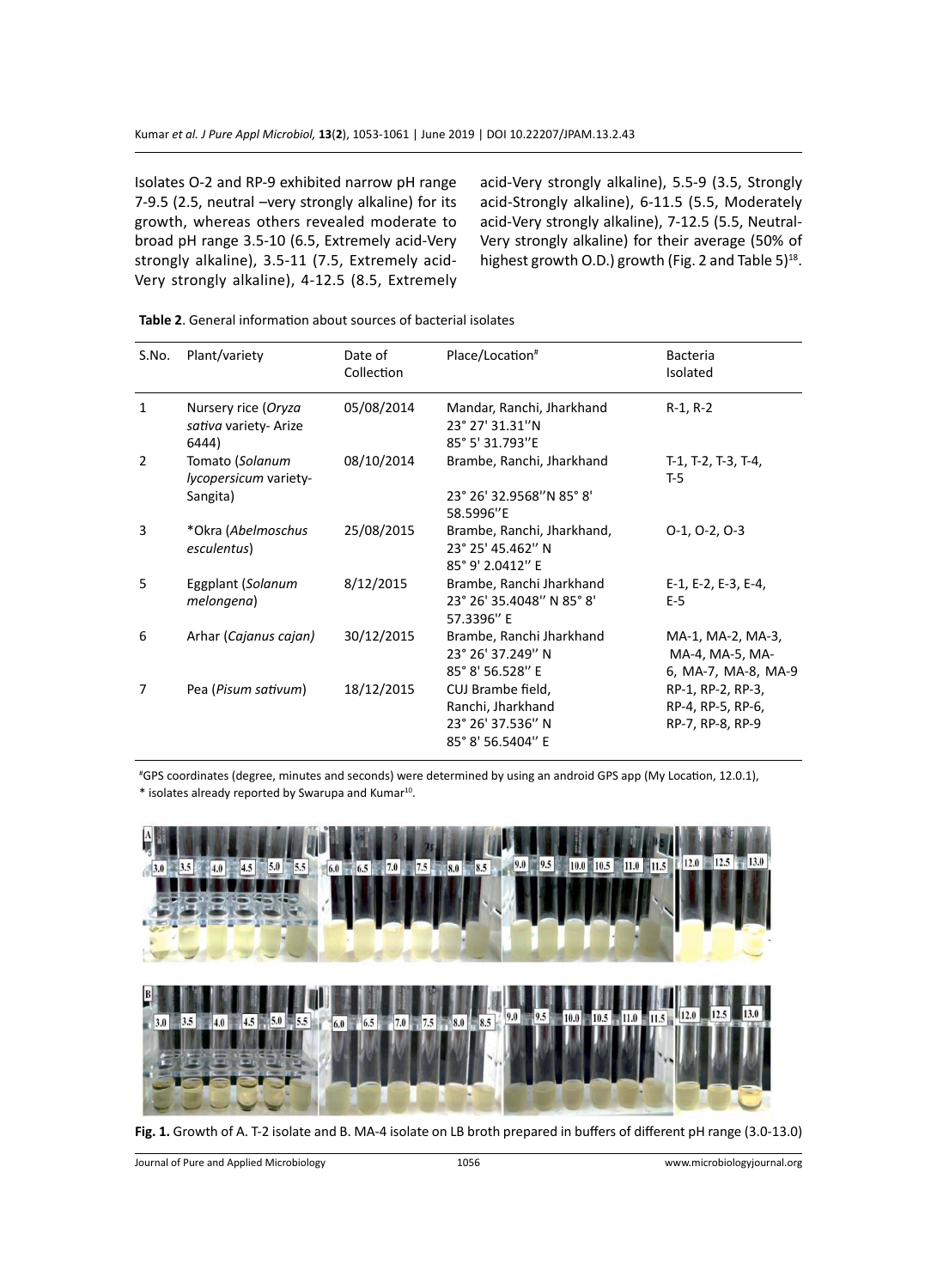

**Fig. 2.** Graph showing growth curve at different pH of A. T-1 isolate; B. T-2 isolate; C. E-2 isolate; D. O-2 isolate; E. R-1 isolate; F. MA-4 isolate; G. MA-5 isolate; H. MA-6 isolate; I. MA-9 isolate and J. RP-9 isolate. \* indicates pH range of avg. growth (The pH range in which the growth (O.D.) of isolates remain at or above the 50% of the highest growth O.D. of respective isolates). Horizontal lines represent O.D. at 50% of the highest growth O.D of respective isolate.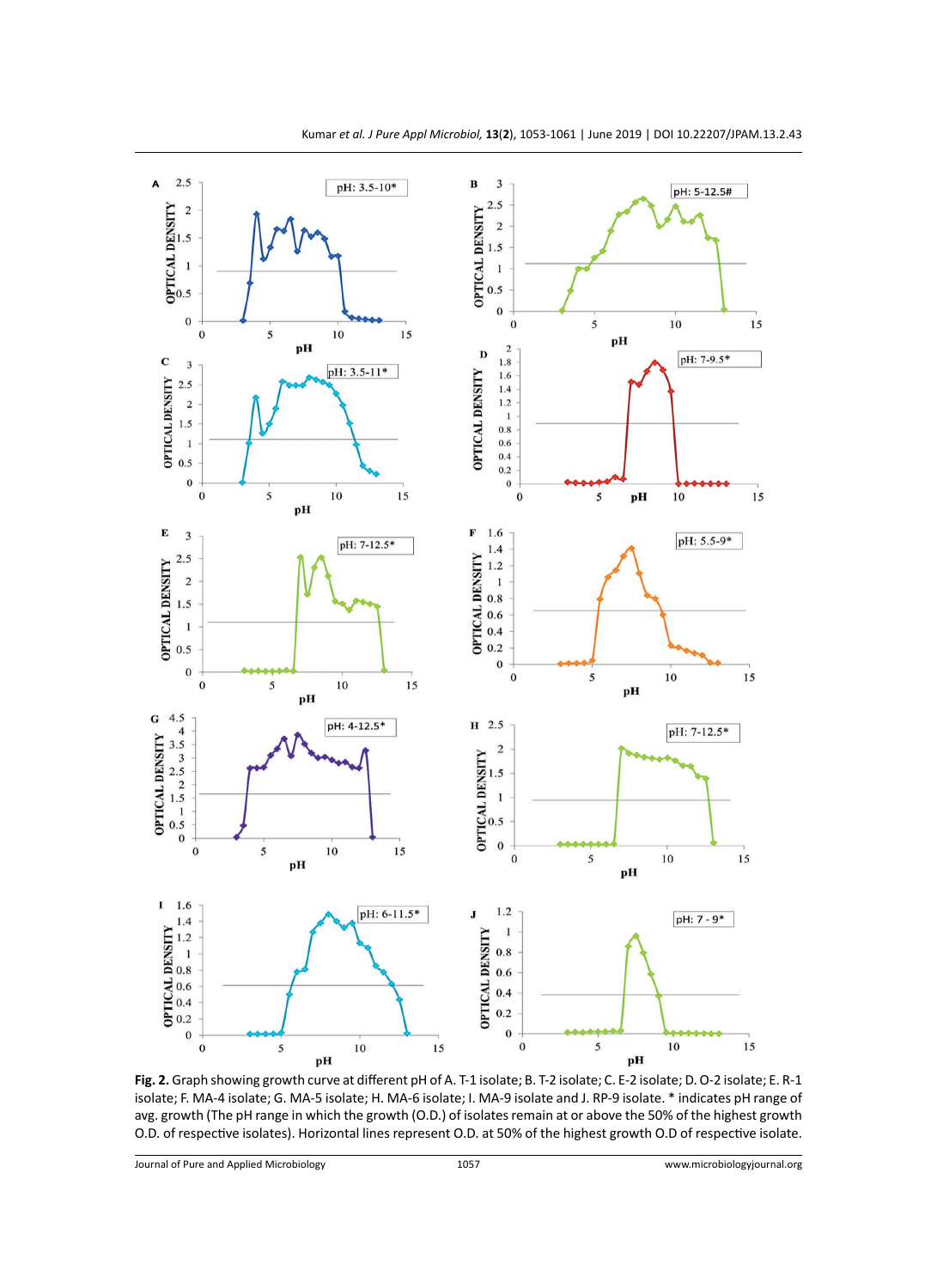| Isolates<br>Tests |                                  |                      |                                                         |                           |                   |  |
|-------------------|----------------------------------|----------------------|---------------------------------------------------------|---------------------------|-------------------|--|
|                   | Phosphate<br>solubilization      | Nitrogen<br>Fixation | Pellicle formation +/-<br>(position in mm) <sup>#</sup> | Siderophore<br>production | IAA<br>production |  |
| $E-1$             | $\bar{\phantom{a}}$              | ÷,                   |                                                         | $\blacksquare$            | ÷,                |  |
| $E-2$             | $\ddot{}$                        | $\ddot{}$            |                                                         | $\ddot{}$                 | $\ddot{}$         |  |
| $E-3$             |                                  |                      |                                                         |                           | $\ddot{}$         |  |
| $E-4$             |                                  |                      |                                                         | $\ddot{}$                 | $\ddot{}$         |  |
| $E-5$             |                                  |                      |                                                         |                           |                   |  |
| $T-1$             | $\ddot{}$                        | +                    |                                                         | +                         | $\ddot{}$         |  |
| $T-2$             | $\ddot{}$                        | +                    |                                                         | $\ddot{}$                 | $\ddot{}$         |  |
| $T-3$             |                                  |                      |                                                         |                           |                   |  |
| $T-4$             | $\ddot{}$                        | +                    | $+ (5)$                                                 |                           | $\ddot{}$         |  |
| $T-5$             | $\ddot{}$                        | $\ddot{}$            |                                                         |                           | $\ddot{}$         |  |
| $R-1$             | $\ddot{}$                        | $\ddot{}$            |                                                         |                           | $\ddot{}$         |  |
| $R-2$             | $\ddot{}$                        | +                    |                                                         |                           | +                 |  |
| $*O-1$            | $\ddot{}$                        | $\ddot{}$            | $+$ (<1)                                                |                           | $\ddot{}$         |  |
| $*O-2$            | +                                | $\ddot{}$            | $+$ (<1)                                                | $\ddot{}$                 | $\ddot{}$         |  |
| $*O-3$            |                                  | +                    |                                                         |                           |                   |  |
| $MA-1$            | $\ddot{}$                        |                      |                                                         | $\ddot{}$                 |                   |  |
| $MA-2$            | $\ddot{}$                        |                      |                                                         | $\ddot{}$                 | $\ddot{}$         |  |
| $MA-3$            | $\ddot{}$                        |                      | $\ddot{}$                                               | +                         | $\ddot{}$         |  |
| $MA-4$            | $\ddot{}$                        | +                    | $+(<1)$                                                 | $\ddot{}$                 | $\ddot{}$         |  |
| $MA-5$            | $\ddot{}$                        | +                    |                                                         | $\ddot{}$                 | $\ddot{}$         |  |
| $MA-6$            | $\ddot{}$                        | +                    |                                                         | $\ddot{}$                 | $\ddot{}$         |  |
| $MA-7$            |                                  | $\ddot{}$            | $+$ (<1)                                                | $\ddot{}$                 | $\ddot{}$         |  |
| $MA-8$            | $\ddot{}$                        | $\ddot{}$            | $+ (4)$                                                 | +                         |                   |  |
| $MA-9$            | $\ddot{}$                        | +                    | $+ (2)$                                                 | +                         | +                 |  |
| $RP-1$            |                                  | +                    | $+1$                                                    | $\ddot{}$                 |                   |  |
| $RP-2$            | $\begin{array}{c} + \end{array}$ |                      |                                                         | $\ddot{}$                 |                   |  |
| $RP-3$            | $\begin{array}{c} + \end{array}$ |                      |                                                         | $\ddot{}$                 |                   |  |
| $RP-4$            | $\ddot{}$                        |                      |                                                         | $\ddot{}$                 |                   |  |
| $RP-5$            | $\ddot{}$                        |                      |                                                         | $\ddot{}$                 | $\ddot{}$         |  |
| RP-6              | $\ddot{}$                        |                      |                                                         | $\ddot{}$                 |                   |  |
| $RP-7$            | $\ddot{}$                        |                      |                                                         | $\ddot{}$                 | $\ddot{}$         |  |
| RP-8              | $\ddot{}$                        |                      |                                                         | $\ddot{}$                 | $\ddot{}$         |  |
| RP-9              | $\ddot{}$                        | $+$                  | $+(2)$                                                  | $\ddot{}$                 | $\ddot{}$         |  |

**Table 3.** *In-vitro* plant growth promoting activity of isolates

(-) indicates not showing phosphate solubilization, nitrogen fixation, siderophore production, auxin production activity, (+) indicates showing phosphate solubilization, nitrogen fixation, siderophore production, auxin production activity. Nitrogen fixation is based on appearance of blue colour as an indicator of change of pH to alkaline.\* isolates already reported by Swarupa and Kumar<sup>11</sup>. <sup>#</sup> position of pellicle from top-surface of growth medium.

# **DISCUSSION AND CONCLUSION**

Bacterial isolates T-1, T-2, O-2, E-2, R-1, MA-4, MA-5, MA-6, MA-9 and RP-9 besides revealing all the PGP activity tested also exhibited average growth over a wide range of pH except O-2 and RP-9 which showed growth in narrow range of pH 7-9.5. pH dependent growth response curves of selected ten PGP isolates (Table 4-5 and Fig. 2 ) revealed that a consortium of these PGP bacterial isolates may be formulated for their application as biofertilizer and/or biostimulants in agricultural fields of acidic, neutral, alkaline as well as wide pH range 3.5-12.5. This finding is also useful in helping the plants to manage for tolerance to abiotic (pH) stress as reported by Chari et al., 2018<sup>19</sup> who characterized PGP *Bacillus* spp. under different abiotic stress. O-2 and RP-9 has viability in narrow range of pH and hence limited applicability but is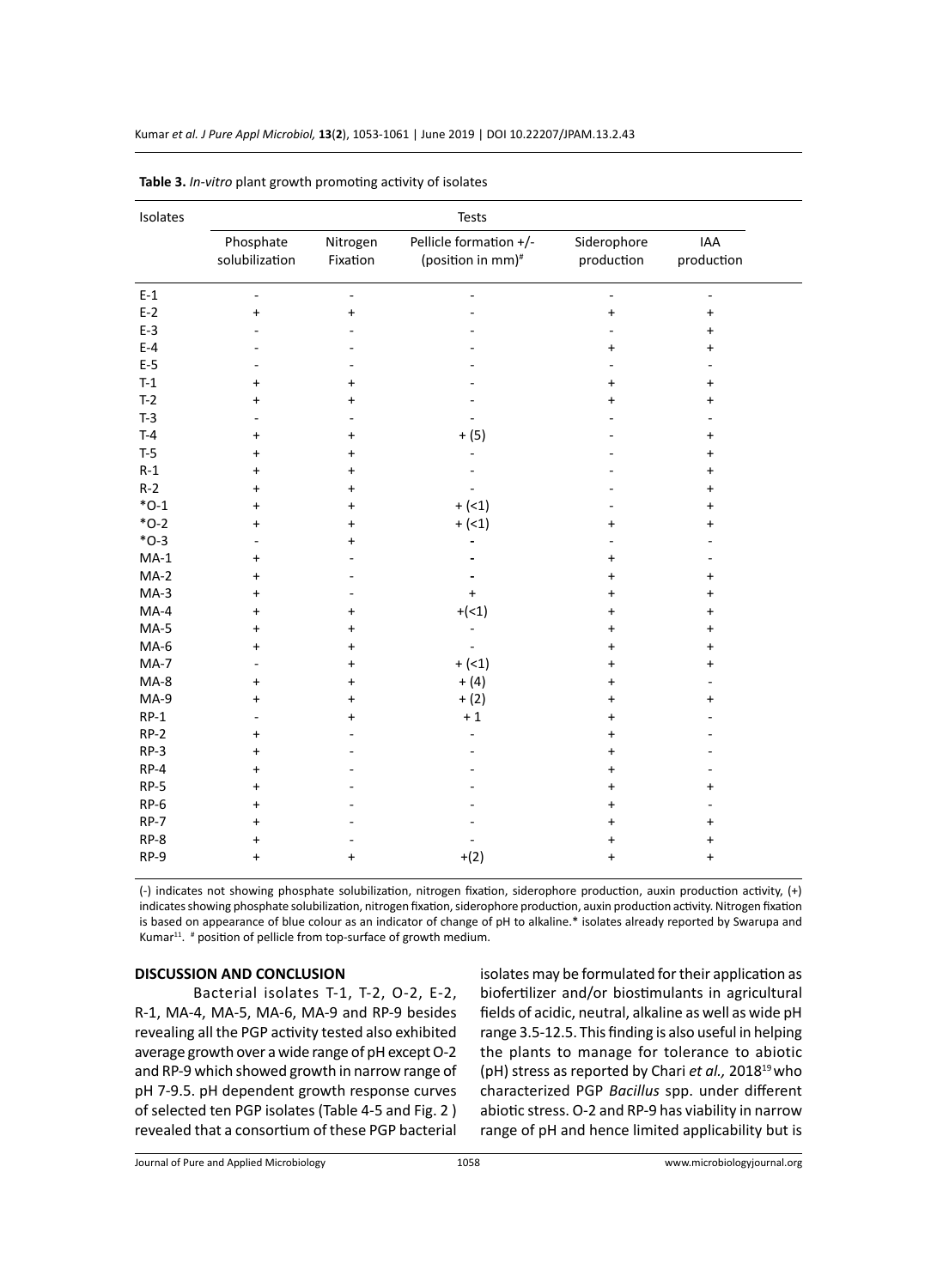|                         | Table 4. Growth response of bacterial iso       |                   |                   | lates recorded as O.D. at different pH |                   |                                                                                                                   |                                  |                   |                      |                   |
|-------------------------|-------------------------------------------------|-------------------|-------------------|----------------------------------------|-------------------|-------------------------------------------------------------------------------------------------------------------|----------------------------------|-------------------|----------------------|-------------------|
|                         | 문                                               | r <sub>2</sub>    | 3<br>0            | E2                                     | R <sub>1</sub>    | <b>MA-4</b>                                                                                                       | MA-5                             | <b>MA-6</b>       | <b>MA-9</b>          | RP-9              |
|                         | Avg. $O.D \pm SD$                               | Avg. O.D ± SD     | Avg. $O.D \pm SD$ | Avg. $O.D \pm SD$                      | Avg. $O.D \pm SD$ | Avg. $O.D \pm SD$                                                                                                 | Avg. $O.D \pm SD$                | Avg. $O.D \pm SD$ | Avg. $O.D \pm SD$    | Avg. $O.D \pm SD$ |
|                         | $0.02 \pm 0.002$                                | $0.022 \pm 0.001$ | $0.026 \pm 0.003$ | $0.017 \pm 0.000$                      | $0.038 \pm 0.006$ | $0.007 + 0.001$                                                                                                   | $0.043 \pm 0.002$                | $0.039 \pm 0.004$ | $0.014 \pm 0.0005$   | $0.015 \pm 0.003$ |
| 3.5                     | $0.697 \pm 0.014$                               | $0.481 \pm 0.009$ | 10.001<br>0.017   | ±0.015<br>1.023                        | ± 0.002<br>0.026  | 10001<br>0.014                                                                                                    | ±0.019<br>0.478                  | ±0.003<br>0.035   | $0.016 \pm 0.0005$   | $0.016 \pm 0.003$ |
|                         | $1.936 \pm 0.047$                               | $0.000 \pm 0.010$ | ± 0.002<br>0.011  | ± 0.055<br>2.183                       | ±0.001<br>0.033   | 100.001<br>0.017                                                                                                  | ±0.014<br>0.478                  | ±0.001<br>0.036   | $0.016 \pm 0.001$    | $0.015 \pm 0.003$ |
|                         | $1.136 \pm 0.055$                               | $1.000 \pm 0.020$ | 10.001<br>0.009   | $1.276 \pm 0.045$                      | 100.004<br>0.023  | 100.001<br>0.021                                                                                                  | ±0.012<br>0.478                  | 10001<br>0.035    | $0.020 \pm 0.001$    | $0.021 \pm 0.003$ |
|                         | $1.336 \pm 0.095$                               | $1.266 \pm 0.025$ | 10.004<br>1.012   | $1.506 \pm 0.119$                      | 100.004<br>0.026  | 100.001<br>0.046                                                                                                  | ±0.010<br>0.478                  | ±0.001<br>0.035   | $0.031 \pm 0.006$    | $0.022 \pm 0.003$ |
|                         | $1.660 \pm 0.060$                               | $1.426 \pm 0.109$ | ± 0.006<br>0.038  | $1.903 \pm 0.635$                      | ± 0.013<br>0.033  | ± 0.053<br>0.792                                                                                                  | ±0.012<br>0.478                  | 100.01<br>0.035   | $0.503 \pm 0.017$    | $0.022 \pm 0.001$ |
|                         | $1.636 \pm 0.072$                               | ±0.093<br>1.889   | ±0.003<br>1.015   | $2.586 \pm 0.060$                      | ± 0.005<br>0.047  | ± 0.024<br>1.062                                                                                                  | ± 0.008<br>0.478                 | $0.035 \pm 0.002$ | $0.778 \pm 0.024$    | $0.026 \pm 0.002$ |
|                         | $1.840 \pm 0.095$                               | $2.277 \pm 0.620$ | ± 0.012<br>0.075  | $2.496 \pm 0.101$                      | ± 0.002<br>0.035  | ± 0.019<br>1.148                                                                                                  | ± 0.137<br>0.478                 | $0.035 \pm 0.002$ | $0.811 \pm 0.157$    | $0.031 \pm 0.003$ |
|                         | $1.263 \pm 0.136$                               | $2.342 \pm 0.720$ | ± 0.067<br>.514   | ± 0.087<br>2.496                       | ± 0.041<br>2.530  | ± 0.045<br>1.316                                                                                                  | ± 0.044<br>0.478                 | ± 0.008<br>0.035  | $1.272 \pm 0.080$    | $0.860 \pm 0.013$ |
| 7.5                     | $1.640 \pm 0.165$                               | $2.568 \pm 1.13$  | ± 0.032<br>.473   | ± 0.398<br>2.490                       | ± 0.098<br>1.718  | ± 0.123<br>1.412                                                                                                  | 1.361<br>$+1$<br>0.478           | ± 0.006<br>0.035  | $1.381 \pm 0.061$    | $0.960 \pm 0.111$ |
|                         | $1.533 \pm 0.100$                               | $2.652 \pm 0.020$ | ± 0.055<br>1.670  | ± 0.143<br>2.696                       | ± 0.056<br>2.306  | ± 0.273<br>1.110                                                                                                  | ±1.019<br>0.478                  | $0.035 \pm 0.018$ | $1.487 \pm 0.048$    | $0.797 \pm 0.256$ |
|                         | $1.600 \pm 0.15$                                | $2.482 \pm 0.063$ | ± 0.075<br>1.803  | 0.143<br>$+1$<br>2.636                 | ± 0.061<br>2.533  | ± 0.044<br>0.845                                                                                                  | ± 0.319<br>0.478                 | $0.035 \pm 0.040$ | $0.071487 \pm 0.079$ | $0.585 \pm 0.104$ |
|                         | $1.490 \pm 0.126$                               | $1.996 \pm 0.024$ | ± 0.031<br>1.699  | ± 0.020<br>573                         | ± 0.082<br>2.121  | ± 0.025<br>0.802                                                                                                  | ± 0.069<br>0.478                 | $0.035 \pm 0.022$ | $1.487 \pm 0.105$    | $0.375 \pm 0.092$ |
| 9.5                     | $1.176 \pm 0.032$                               | $2.160 \pm 0.609$ | ± 0.457<br>1.373  | 0.035<br>$+1$<br>2.503                 | ± 0.184<br>1.567  | ± 0.019<br>0.606                                                                                                  | ± 0.061<br>0.478                 | $0.035 \pm 0.062$ | $1.487 \pm 0.195$    | $0.014 \pm 0.005$ |
| $\overline{\mathbf{a}}$ | $1.180 \pm 0.158$                               | $2.468 \pm 0.030$ | $.004 \pm 0.0005$ | 0.145<br>2.283                         | ± 0.032<br>1.513  | ± 0.004<br>0.231                                                                                                  | 0.090<br>$+1$<br>0.478           | $0.035 \pm 0.030$ | $1.487 \pm 0.193$    | $0.007 \pm 0.002$ |
| <b>Sima</b><br>Sima     | $0.183 \pm 0.011$                               | $2.120 \pm 0.159$ | ±0.0005<br>003    | 0.130<br>1.983                         | ± 0.157<br>1.376  | ± 0.004<br>0.208                                                                                                  | 0.048<br>$\overline{+}$<br>0.478 | $0.035 \pm 0.055$ | $1.487 \pm 0.270$    | $0.008 \pm 0.001$ |
|                         | $0.070 \pm 0.002$                               | $2.108 \pm 0.259$ | $0.006 + 0.001$   | 0.205<br>1.523                         | ± 0.006<br>1.577  | ± 0.006<br>0.169                                                                                                  | ± 0.203<br>0.478                 | $0.035 \pm 0.162$ | $1.487 \pm 0.245$    | $0.007 \pm 0.002$ |
|                         | $0.059 \pm 0.007$                               | $.261 \pm 0.047$  | $0.004 \pm 0.003$ | 0.188<br>0.983                         | ± 0.011<br>546    | ± 0.003<br>0.138                                                                                                  | ± 0.078<br>0.478                 | $0.035 \pm 0.204$ | $1.487 \pm 0.127$    | $0.006 \pm 0.001$ |
|                         | $0.043 \pm 0.005$                               | $.733 \pm 0.065$  | ± 0.002<br>0.003  | 0.045<br>.446                          | ± 0.011<br>1.502  | ± 0.036<br>0.115                                                                                                  | 0.060<br>$+1$<br>0.478           | $0.035 \pm 0.063$ | $1.487 \pm 0.117$    | $0.006 \pm 0.001$ |
|                         | $0.033 \pm 0.006$                               | $.668 \pm 0.038$  | $005 \pm 0.0005$  | 0.017<br>$\pm$<br>0.310                | ± 0.096<br>1.448  | ± 0.002<br>0.025                                                                                                  | ± 0.060<br>0.478                 | ± 0.018<br>0.035  | $.487 \pm 0.008$     | $0.003 \pm 0.016$ |
|                         | ± 0.000<br>0.021                                | $0.046 \pm 0.002$ | ±0.0005<br>0.001  | ± 0.000<br>0.230                       | ± 0.015<br>0.046  | ± 0.001<br>0.020                                                                                                  | 0.002<br>$+1$<br>0.478           | 100.004<br>0.035  | $1.487 \pm 0.013$    | $0.003 \pm 0.001$ |
|                         | Avg.- Average of three O.D. readings of bacteri |                   |                   |                                        |                   | al culture in respective pH growth medium. SD- Standard deviation of O.D. O.D. was measured at wavelength 600 nm. |                                  |                   |                      |                   |
|                         |                                                 |                   |                   |                                        |                   |                                                                                                                   |                                  |                   |                      |                   |

Journal of Pure and Applied Microbiology 1059 www.microbiologyjournal.org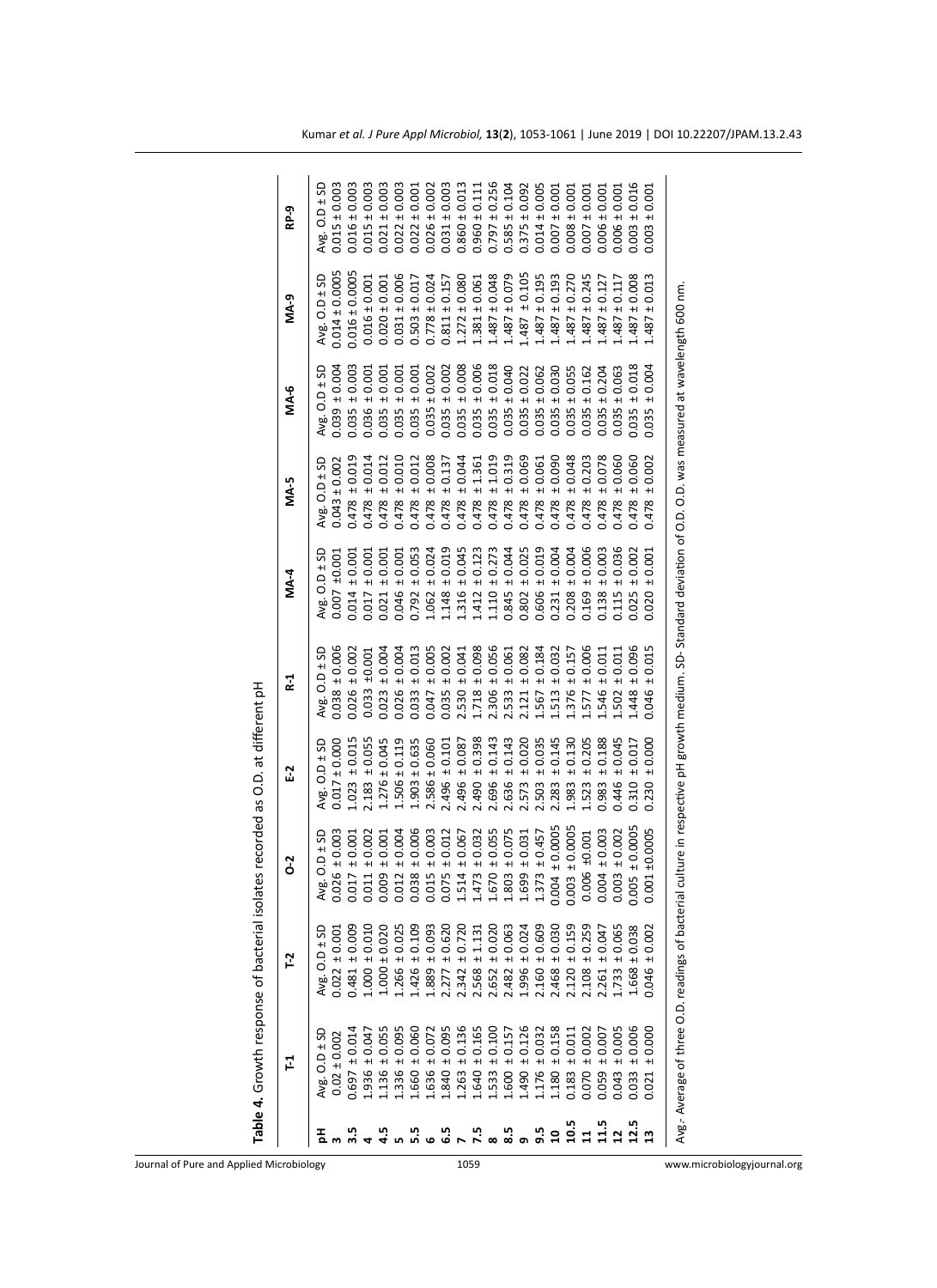| Isolates  | Range of<br>pH# | <b>Reaction Class</b><br>Range $^{18}$          |
|-----------|-----------------|-------------------------------------------------|
| T-1       | $3.5 - 10.0$    | <b>Extremely acid-Very</b><br>strongly alkaline |
| $E-2$     | $3.5 - 11.0$    | <b>Extremely acid-Very</b><br>strongly alkaline |
| MA-5      | $4.0 - 12.5$    | <b>Extremely acid-Very</b><br>strongly alkaline |
| $T-2$     | $5.0 - 12.5$    | Strongly acid-Very<br>strongly alkaline         |
| MA-4      | $5.5 - 9.0$     | Strongly acid-Strongly<br>alkaline              |
| MA-9      | $6.0 - 11.5$    | Moderately acid-Very<br>strongly alkaline       |
| RP-9      | $7.0 - 9.0$     | Neutral-Strongly<br>alkaline                    |
| $O-2$     | $7.0 - 9.5$     | Neutral - Very strongly<br>alkaline             |
| R-1, MA-6 | $7.0 - 12.5$    | Neutral-Very strongly<br>alkaline               |

**Table 5.** Reaction class range classification of PGPB isolates

# The pH range in which the growth (O.D.) of isolates remain at or above the 50% of the highest growth O.D. of respective isolates.

very suitable in fields or the geographical location of pH range 7-9.5 where pH variation has not been evident for long. R-1 and MA-6 isolates had growth range in neutral to slightly alkaline pH and has greater applicability in neutral to highly alkaline soil. MA-4 and MA-9 isolates have growth range in the pH of slightly acidic to highly alkaline condition and hence can be applied in slightly acidic to highly alkaline soils. Chari et al., 2018<sup>19</sup> reported high pH tolerance range of isolated PGPR i.e. 4.0-12.0. There are other reports $19$  which also reported that PGPR can tolerate pH range of 5-9 and enhanced the rate of seed germination. Bacterial isolates which have same range of pH tolerance may show compatibility with each other and can be applied as bacterial consortium in agricultural fields<sup>20,21</sup>. T-2, E-2, T-1 and MA-5 isolates have almost same range of pH tolerance as well as grow over broad range of pH 3.5-10 and hence can be used as bacterial consortium which will enhance plant growth and yield through multiple plant growth promoting mechanisms in soil of different pH. Use of consortium has more advantages as compared to single isolate in efficiency, viability, modularity and robustness when applied in agricultural fields to increase plant productivity $22$ . These bacterial consortia can be used as bioinoculants to increase the plant growth and ultimately crop yield under extreme pH stress. However other parameters like co-culture compatibility and performance under other environmental conditions have yet to be evaluated for successful formulation of consortium using these isolates.

# **ACKNOWLEDGMENTS**

This study was supported by CSIR (09/1126(0001)/2014-EMR-1) and DBT Builder program [BT/PR9028/INF/22/193/2013] and work station provided by Central University of Jharkhand, Brambe (Ranchi), Jharkhand, India

### **CONFLICTS OF INTEREST**

The author declare that there are no conflicts of interest.

# **Authors' Contributions**

AK designed the experiments. PS, MK and SH performed the experiments. AK analyzed the data. AK, PS, MK and SH wrote and reviewed the manuscript.

### **Funding**

This study was supported by grants 09/1126(0001)/2014-EMR-1 and Builder program BT/PR9028/INF/22/193/2013 from the CSIR and DBT-GoI respectively. The funders had no role on study design, data collection and analysis, decision to publish or preparation of the manuscript.

# **Data Availability**

All datasets generated or analyzed during this study are included in the manuscript.

# **Ethics Statement**

This article does not contain any studies with human participants or animals performed by any of the authors.

### **REFERENCES**

- 1. Siddiqui S.A., Fatima N. Indian Soils: Identification and Classification. *Earth Science India*, 2017; **10**: 1-14.
- 2. Miller J.O. Soil pH affects nutrient availability. University of Maryland Extension. *Fact sheet*. 2016; **1054**.
- 3. Tilak K.V.B.R., Ranganayaki N., Pal K.K., De R., Saxena AK, Nautiyal CS, Mittal S, Johri BN. Diversity of plant